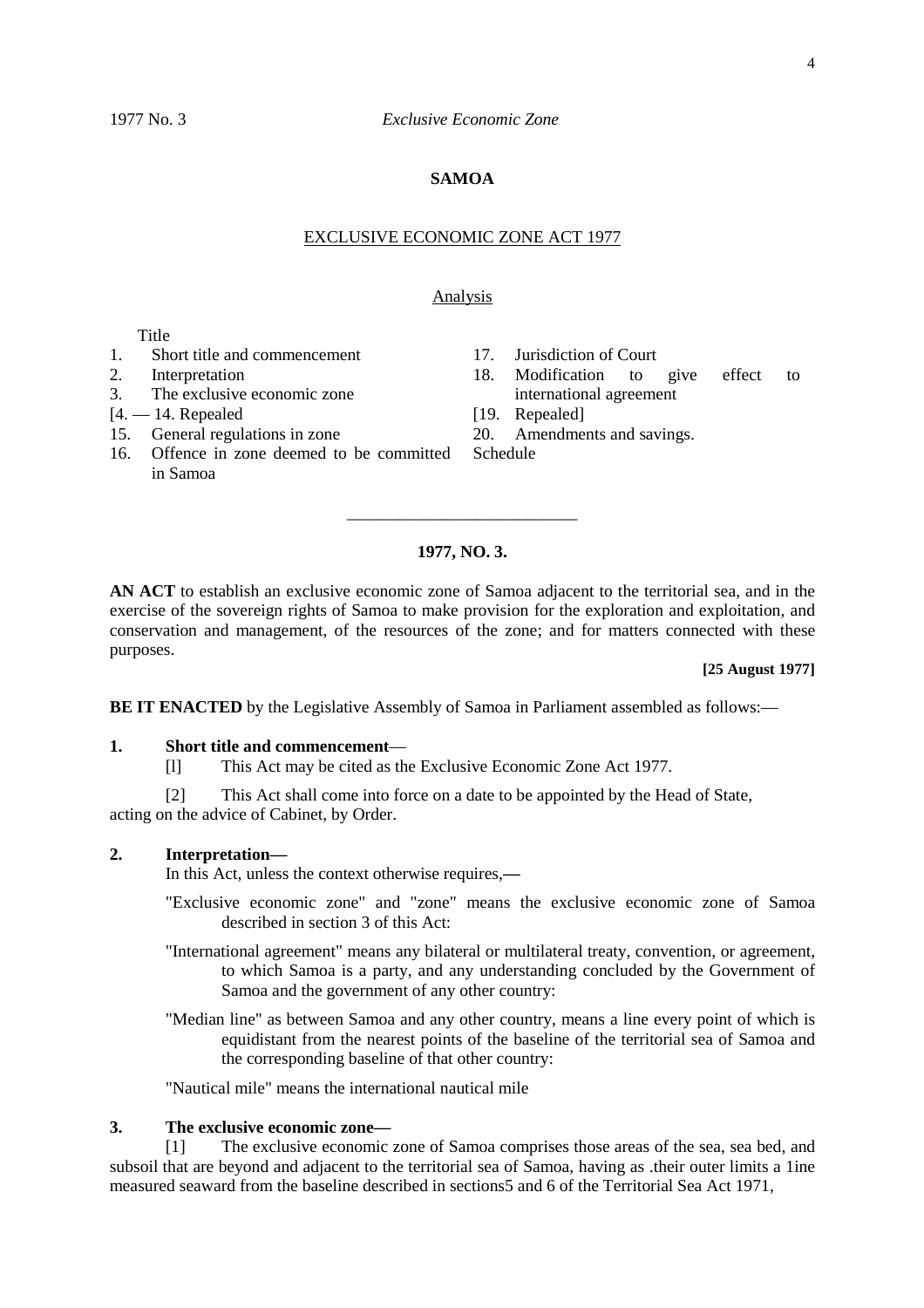every point of which line is distant 200 nautical miles from the nearest point of the baseline.

- [2] Notwithstanding subsection [1] of this section, where—
- [a] Any part of the median line between Samoa and any other country is less than 200 nautical miles from the nearest part of the baseline of the territorial sea of Samoa; and
- [b] No other outer limit of the exclusive economic zone is for the time being determined by Order made-under subsection [3] of this section

that part of the median line shall be an outer limit of the zone.

[3] For the purposes of implementing international agreement, or the arbitral award of any international body, or the judgement of any international body, or the judgement of any international Court, or for any other purpose in accordance with international law, the Head of State acting on the advice of Cabinet may from time to time, by Order, declare that the exclusive economic zone shall not extend to any specified area of the sea, sea bed, or subsoil, that would otherwise be included within the exclusive economic zone by virtue of this section.

# **[Sections 4 - 14 replaced by the Fisheries Act 1988]**

# **15. General regulations in zone—**

[l] Where no other provision is far the time being made by any other enactment for any such purposes, the Head of State, acting on the advice of Cabinet, may from time to time, make regulations not inconsistent with any other enactment for all or any of the following purposes:

- [a] Regulating the conduct of scientific research within the exclusive economic zone: Prescribing measures for the protection and preservation of the marine environment of the zone:
- [b] Prescribing measures for the protection and preservation of the marine environment of the zone
- [c] Regulating the construction, operation, and use of artificial islands [whether permanent temporary], and of other installations and structures within the zone, including the establishment of safety zones around such islands, installations, and structures:
- [d] Regulating the exploration and exploitation of the zone for the production of energy from the water, currents, and winds, and for any other economic purposes:
- [e] Providing for such other matters as are necessary or expedient for giving full effect to the sovereign rights of Samoa in relation to the zone:
- [f] Providing that a breach of any such regulations shall be a criminal offence, and imposing penalties by way of fine not exceeding \$10,000 for any such offence:
- [g] Providing for such other matters as are contemplated by or necessary for giving full effect to the provisions of this Act and for its due administration.

[2] Regulations made under this section may declare that the provisions of any enactment [whether made before or after the passing of this Act], shall apply, with such modifications and exceptions [if any] as may be specified in the regulations,**—**

- [a] Within the exclusive economic zone; or
- [b] Within any specified part of the zone; or
- [c] To acts and omissions within the zone**—**

and the provisions of that enactment [with such modifications and exceptions, [if any] shall apply accordingly as if the zone or the specified part of the zone were within the .territorial limits of Samoa.

#### **16. Offences in zone deemed to be committed in Samoa—**

Any offence against this Act that is committed within the exclusive economic zone shall be deemed to have been committed in Samoa.